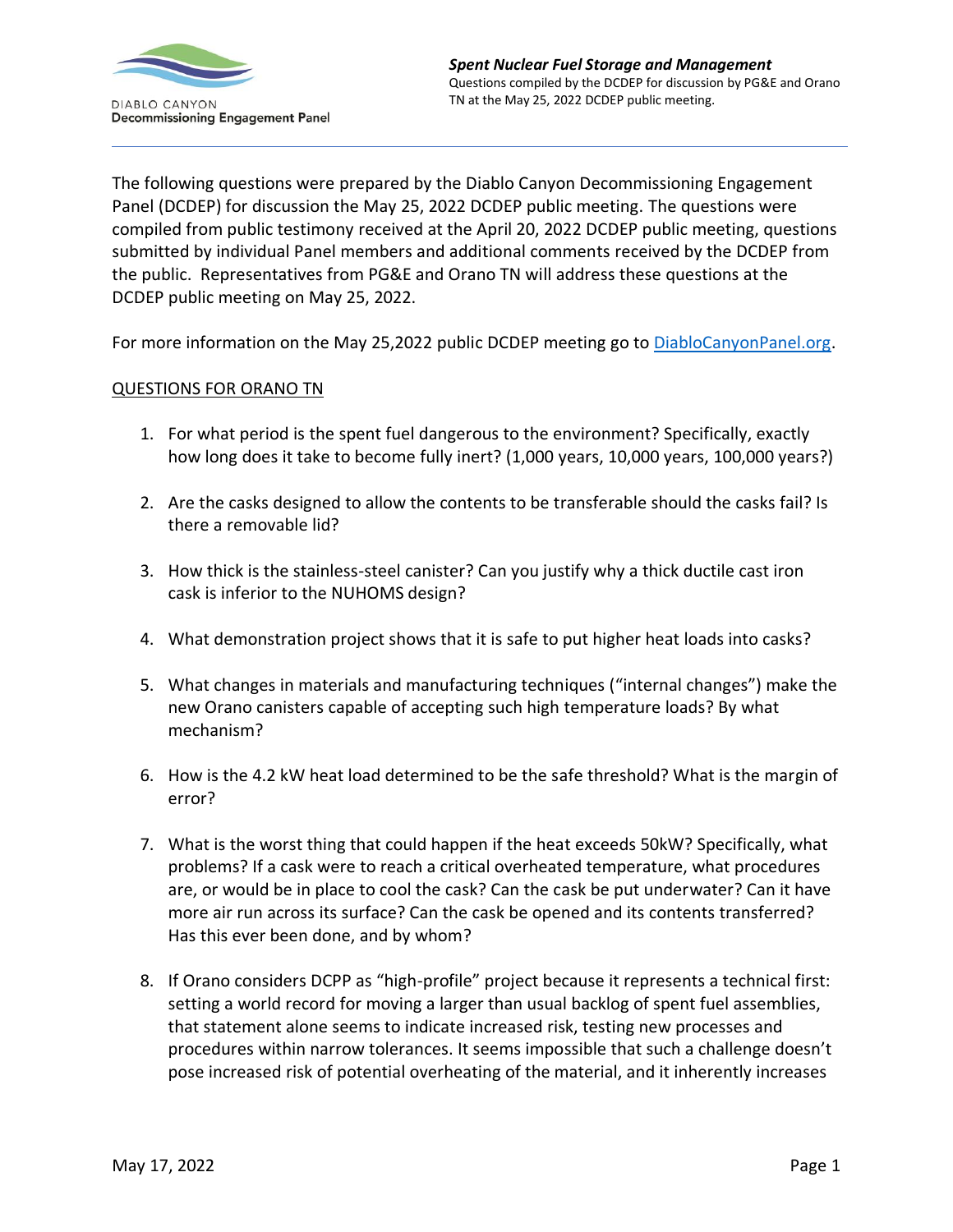

the "tolerances" and "margins of error". How is this not the case? What are the known parameters that allow safe storage of hotter material?

9. What EXACTLY happens if a cask assembly starts spontaneously overheating?

10. Are there any scenarios in which overheating material can cause a chain reaction? If so, at what temperature or total assembly kW does this occur?

- 11. Is this even the right metric if a subassembly within the cask could overheat? Is risk not better assessed by considering the possibility of a "hot" subassembly affecting surrounding cooler assemblies?
- 12. If water gets inside a canister, will it cause a chain reaction?
- 13. Tom Jones has stated that there is a 50% or more margin of error on the heat generation thresholds of the radioactive material. However, the total heat load has been stated to be 50kW per cask and the load temperature recommendation was around 40kW. How is the 50% margin of error or tolerance calculated or modeled?
- 14. What is the worst-case scenario of what could happen if the cask exceeds 50kW?
- 15. What is the highest off-load Orano has ever done?
- 16. How do you retrieve a fuel canister in case of failure?
- 17. Has Orano ever removed a canister once it is in place?
- 18. In the case of a canister failure, do you plan to put the canister in an overpack, and has that been approved by the NRC?
- 19. Realizing that cooler assemblies adjacent to hotter assemblies can help stabilize temperatures across the casks, and this is a critical aspect of design and the calculated risk, what cross-checks would be in place to assure that the load pattern of these subassemblies is not performed incorrectly? There are 19 casks that were incorrectly loaded by Holtec. What procedures will be put in place to assure that no such errors occur again? What are the engineering failure modes if several additional hot assemblies are added to a particular cask?
- 20. How did you prove Orano's casks to be seismically qualified for Diablo Canyon?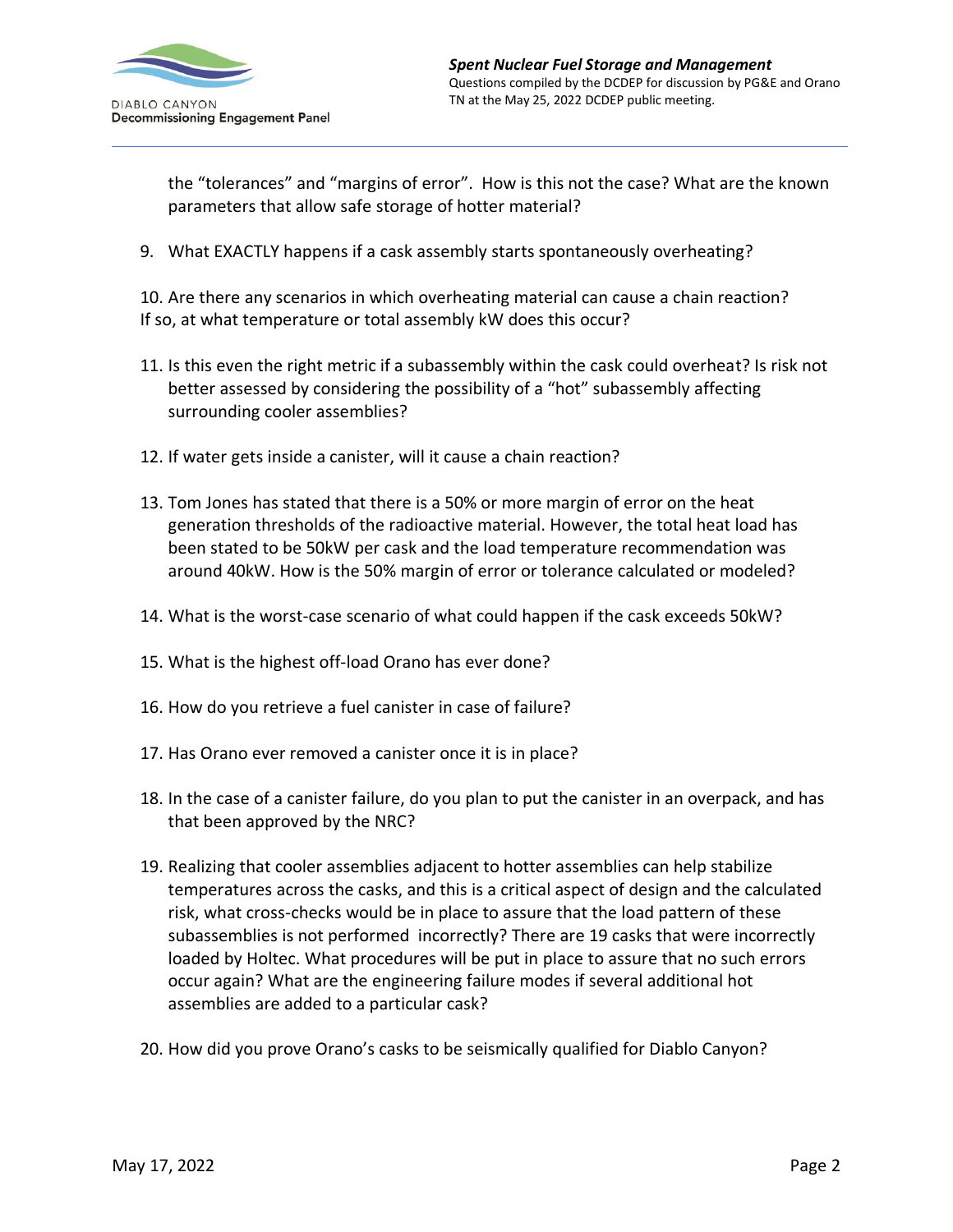

- 21. Will you have to modify the existing ISFSI to create a flat surface? If so, how will you do it? Will you remove the 7-ft. long anchors from the concrete? If so, how do you fill the holes so that the concrete slab is as strong as it was originally?
- 22. Why aren't you anchoring the casks to the concrete?
- 23. You said that there were no rust issues with your casks at SONGS: will we not see any rust issues on your canisters at DCNPP? When did you inspect the canisters at SONGS, and will you evaluate anything related to corrosion of stainless-steel canisters?
- 24. Orano stated that consideration of embedded carbon particles in the canisters is not of concern. But there is carbon-induced stress corrosion cracking – how do you prevent gouging, scratching, etc. from embedding carbon particles in the stainless steel, and how do you check for it?
- 25. Will sliding the canister into the cask cause scoring of the stainless steel? How do you know?
- 26. Has your repair technology been evaluated and approved by the NRC or ASME?
- 27. What is the method used for fuel inspection to determine if there is damage?
- 28. How long will a new Orano transport mechanism last if it is stored at DCPP in a marine environment? Will it last as long as the expected life of the casks? If not, what provisions can be made to provide means to replace the transport mechanism for a future generation of citizens facing failure of the cask enclosures 500 years in the future? (This may seem like a highly theoretical question, but that is a reality of the radioactive halflife of the spent fuel.)
- 29. What is the expected life of the onboard electronics of any transport device especially given the marine climate at DCPP? Should these mechanisms be kept in controlled environments?
- 30. If PG&E employees are overseeing the operation, do they get training at your facility in South Carolina? If so, how extensive?
- 31. What are the engineering failure modes of the casks? Corrosion, cracking of concrete and stainless-steel assemblies? Coefficient of expansion? Other stressors? Anything else? Given the thickness of the stainless-steel canisters, what is the expected life in a high-salt marine environment?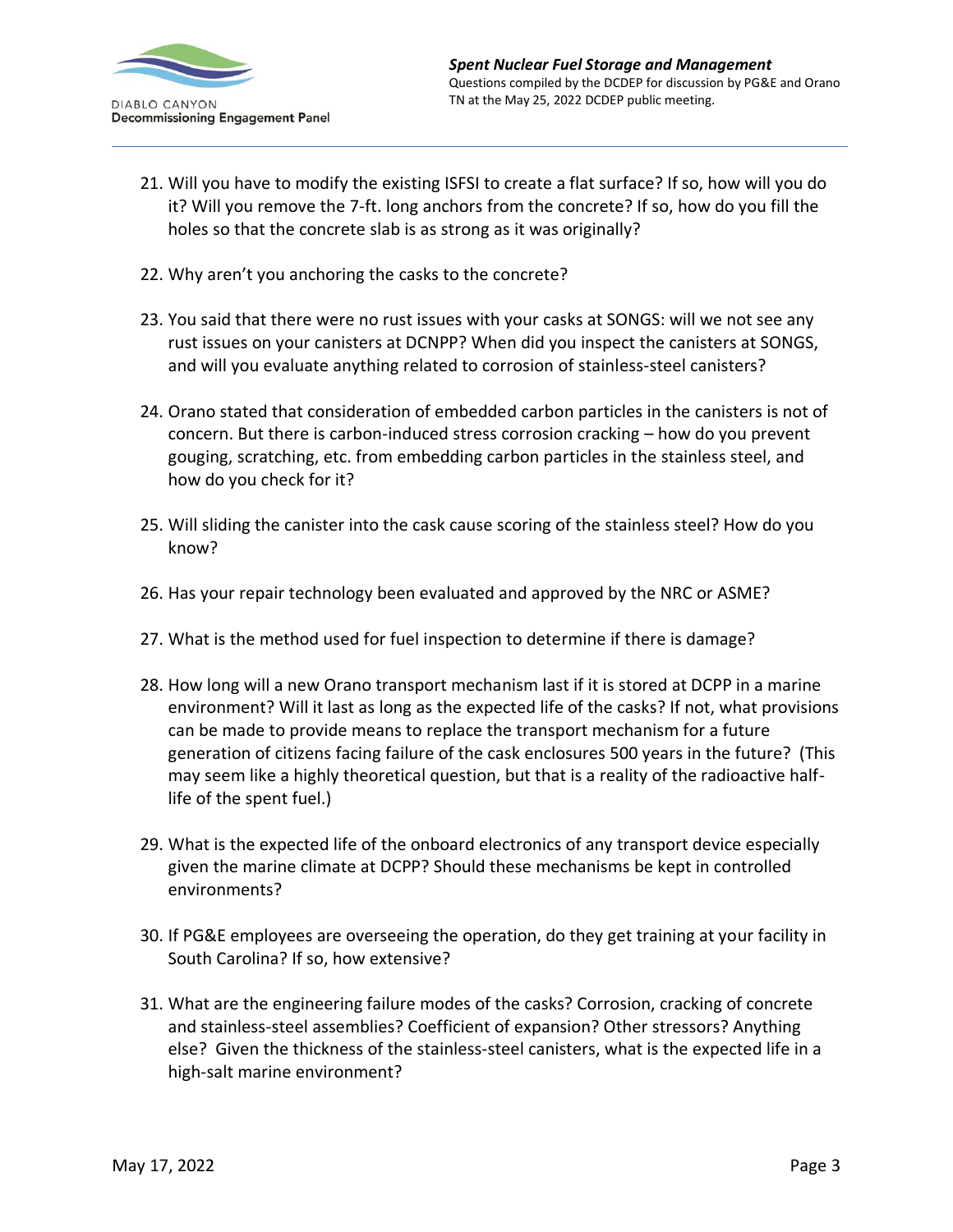

32. What is the status of the permit applications for consolidated interim storage in Texas or elsewhere?

#### QUESTIONS FOR PG&E

- 1. Why risk accelerating the schedule of off-loading fuel from the spent fuel pools over doing it more slowly? What is the cost trade-off for taking more time?
- 2. What is the term of PG&E's financial responsibility for the ISFSI? Does this include responsibility for both maintenance of the casks, monitoring, and transfer to a new cask if for any reason the cask fails?
- 3. If the term of PG&E's financial responsibility is less than the period during which the radioactive waste poses a danger to the surrounding communities and ecosystems, what is the rationale for that limited responsibility?
- 4. What is the anticipated life of both the Holtec and Orano cask systems?
- 5. Do you anticipate any issues with the license amendment to allow 4.2 kW and 50 kW respectively at Diablo Canyon? Will the license amendment capture all the changes?
- 6. Is the projected life of the cask significantly increased by relocation away from the marine environment at DCNPP? This question applies to both Holtec and Orano designs.
- 7. If there is a difference in anticipated life, would transport of the more vulnerable cask system be prioritized?
- 8. Can the DCISC, the CEC and the UCLA Independent Risk Assessment Program evaluate the new system and give feedback to the Panel and the community?
- 9. Has the overall heat load of 50kW ever been allowed at Diablo Canyon? If not, where is it allowed, and at which sites has it been done?
- 10. What are the hottest assemblies that have been placed into the current canisters? What is the overall heat load that's licensed for the current system?
- 11. Will outlet air vent radiation readings occur at the ISFSI?
- 12. What is the risk of a landslide occurring on the mountain behind the SNF storage pads and blocking the vent ducts?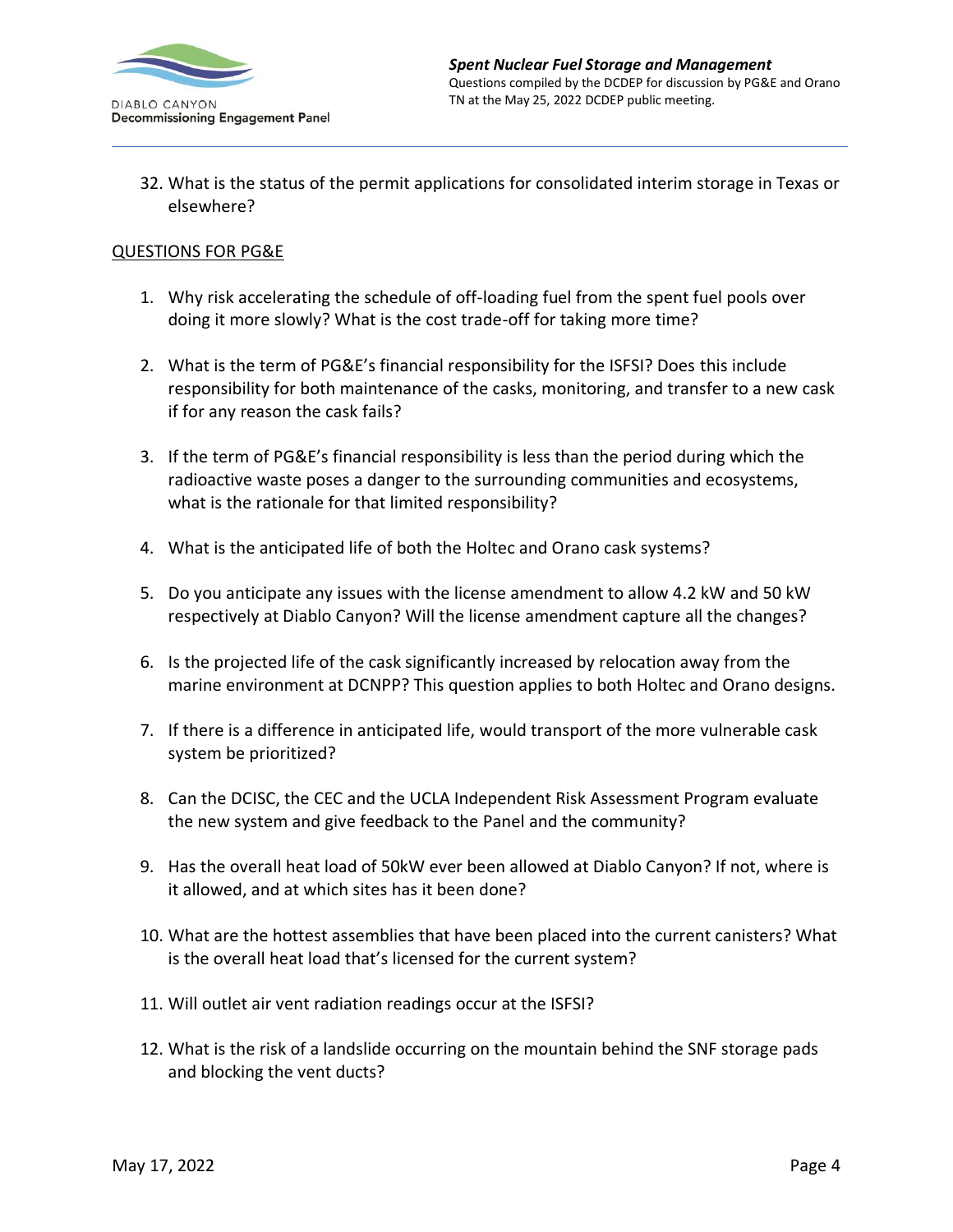

- 13. Would a reinforced structure or berms be helpful to protect against terrorist attack?
- 14. Related to ISFSI surveillance for protection from attack, what is the level of illumination at night?
- 15. Are there any models of a realistic worst-case scenario earthquake? What is safer spent fuel pools or dry storage?
- 16. Would containment, whether at the ISFSI or elsewhere on site, better protect existing dry casks and canisters from sea air degradation and corrosion? Should an independent study be conducted to address this issue?
- 17. The County may finish the decommissioning land use permit before the NRC licensing is complete. What will be available to the County for their safety findings?
- 18. We need a better explanation of the comparative risks of keeping the spent fuel in the pools compared with getting it out earlier into dry storage. Is dry cask storage much safer than pool storage, even for fuels of equal heat content?
- 19. What do you plan to do with the water from the spent fuel pools when decommissioning?
- 20. There are several possibilities for causing cracks in canisters: chloride salts and carbon embedment are two of them. What are the others?
- 21. In 2014, EPRI discovered conditions to promote chloride-induced corrosion on a canister that was 2 years old at Diablo Canyon. <https://www.nrc.gov/docs/ML1405/ML14052A430.pdf> Has this particular canister been re-inspected in the past 8 years? If so, what were the findings? If not, why not?
- 22. If the casks are only designed to last vears (100?, 200?, 500?, 1000?), is it not inherently safer for local communities to move the casks as soon as it is safe to do so?
- 23. What is the difference in expected cask service life between the DCPP marine environment and the proposed location in Texas for Consolidated Interim Storage Facility?
- 24. If for any reason opposition to relocation of spent fuel to the Consolidated Interim Storage Facility is opposed by local communities or stayed by regulatory or legal action, does that prevent relocation of the casks decades or centuries later if the casks are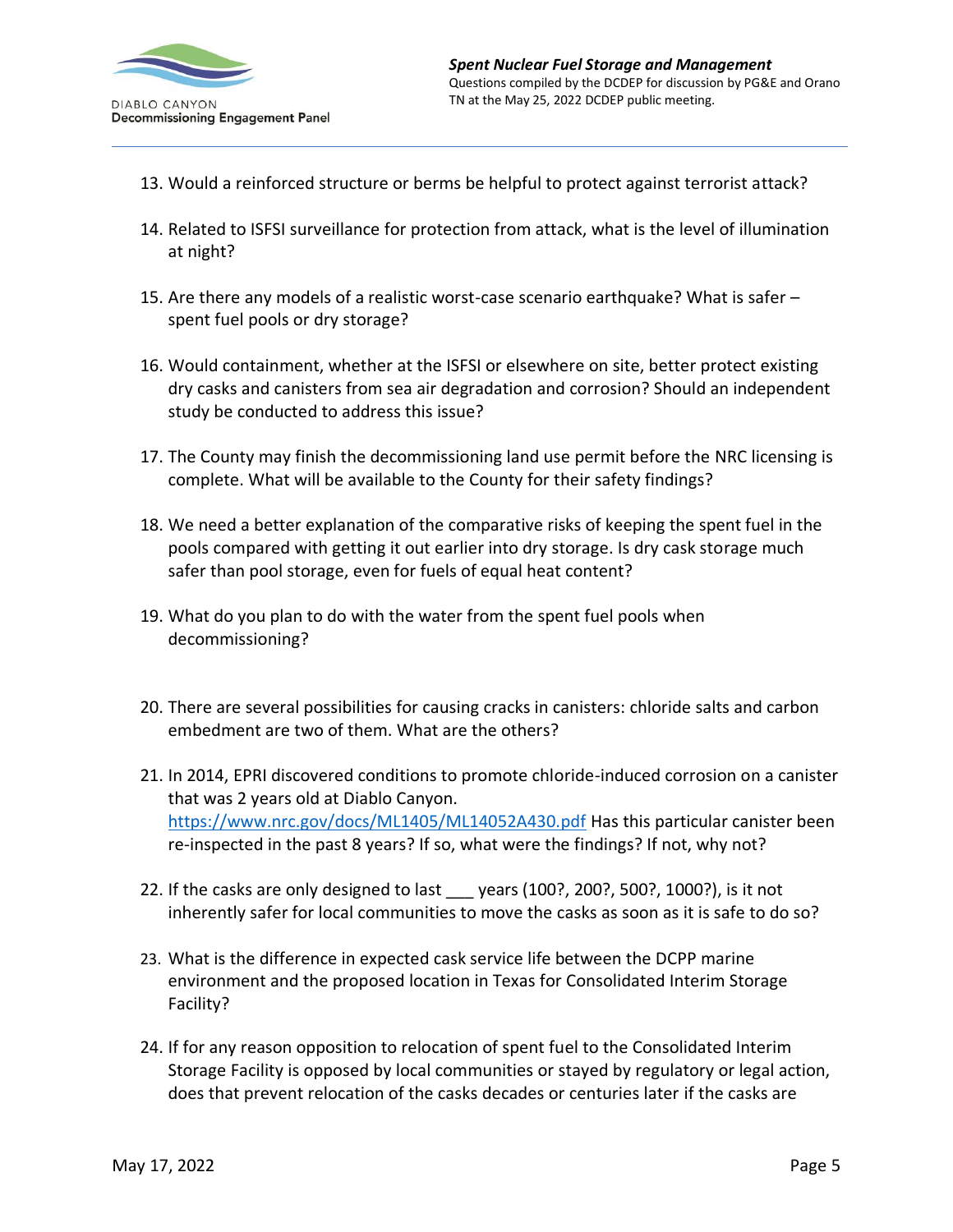

found to be less durable than originally intended? In other words, if Mothers for Peace or another agency won a suit to halt transport, would PGE and other agencies such as regulators see that as a permanent decision? If the casks were later found to be failing, what mitigation measures could be implemented to prevent damage to the environment and surrounding communities?

- 25. If cask failure were to occur in 500 years, what agencies would be around to mitigate the crisis? One would presume that the answer to this question is that "no one can see that far into the future". If there is no longer an organized society, regulatory agencies, or support infrastructure, such as an Orano cask manufacturer to build a new transport device and new casks, how would the succession of future generations have any assurance that the casks are safe if they are left in the current corrosive environment?
- 26. Does a concrete or metal enclosure over the ISFSI mitigate significantly against such failure modes or lengthen the projected life of the casks?
- 27. What is the cost of such a concrete enclosure compared to the cost of transport of the casks to the Consolidated Interim Storage Facility in Texas?
- 28. It has been stated that the current Holtec transport mechanism is not working well or is in disrepair. Is it prudent to leave it in disrepair? Is it not needed to transfer materials in the event of transport to a different site in 50 years? Should there not be a program to maintain such hardware for such eventualities?
- 29. If such a location is licensed prior to a permanent storage facility, is it reasonable to assume that the spent fuel that has been longest stored at the ISFSI is the least dangerous to move first?
- 30. How long should "hot fuel" be cooled in the ISFSI prior to safely moving to an interim storage facility such as the proposed Texas facility?
- 31. Will Comprehensive Decommissioning International (CDI), which is jointly owned by Holtec International and SNC-Lavalin, or Holtec Decommissioning International (HDI), be allowed to bid on future work for Diablo Canyon?
- 32. Will the new Orano system take up less space on the pad, and if so, how much space will be available after the last offload of irradiated spent fuel? Would there be enough space to accommodate the spent fuel if operation of the plant were extended?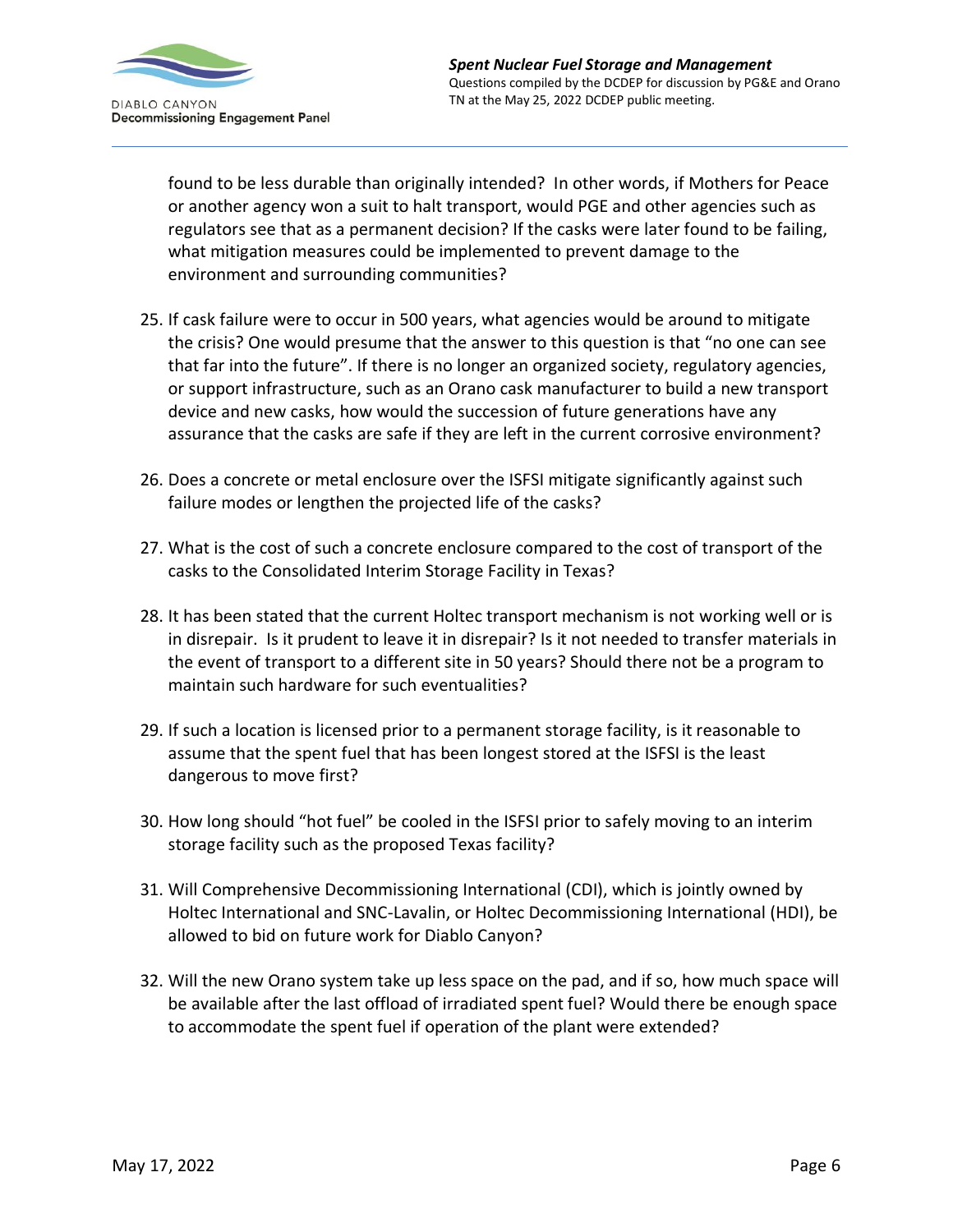

# 33. **Questions about the last presentation on Orano off-site storage [and in light of Newsom]:**

Orano stated they have a repository. Texas appears to be contesting the specific higher level radiation storage locations mentioned as the receiver of future relocations: [https://www.power-eng.com/nuclear/waste-management](https://www.power-eng.com/nuclear/waste-management-decommissioning/texas-governor-joins-legal-fight-against-2-3-billion-spent-nuclear-fuel-storage-site/#gref)[decommissioning/texas-governor-joins-legal-fight-against-2-3-billion-spent-nuclear-fuel](https://www.power-eng.com/nuclear/waste-management-decommissioning/texas-governor-joins-legal-fight-against-2-3-billion-spent-nuclear-fuel-storage-site/#gref)[storage-site/#gref](https://www.power-eng.com/nuclear/waste-management-decommissioning/texas-governor-joins-legal-fight-against-2-3-billion-spent-nuclear-fuel-storage-site/#gref) Similar disputing of Holtec storage site in New Mexico: [https://www.heinrich.senate.gov/press-releases/members-of-nm-congressional-](https://www.heinrich.senate.gov/press-releases/members-of-nm-congressional-delegation-governor-send-letter-to-energy-secretary-opposing-holtec-nuclear-waste-interim-storage-site-in-new-mexico-)

[delegation-governor-send-letter-to-energy-secretary-opposing-holtec-nuclear-waste](https://www.heinrich.senate.gov/press-releases/members-of-nm-congressional-delegation-governor-send-letter-to-energy-secretary-opposing-holtec-nuclear-waste-interim-storage-site-in-new-mexico-)[interim-storage-site-in-new-mexico-](https://www.heinrich.senate.gov/press-releases/members-of-nm-congressional-delegation-governor-send-letter-to-energy-secretary-opposing-holtec-nuclear-waste-interim-storage-site-in-new-mexico-)

## **Questions concerning the exterior concrete cask receivers/holders/sleeves:**

- 34. As concrete is a chemical process involving water, is there a concern for higher temperatures in the concrete holders/sleeves in conjunction with moisture accumulation in concrete from absorption of sea air? These are simple spalling/exploding concrete videos- not meant to scare, but inform of physics. I am sure there are concrete mixes and admixtures developed for the core and other very high heat locations that have solved these issues long ago, and I don't propose that the cask temperatures get to these ranges at the concrete surfaces. <https://www.youtube.com/watch?v=NxJPX0lssIQ> <https://www.youtube.com/watch?v=xbFzMnSBp1o>
- 35. The higher heat noted in the casks and variability in temperatures at transfer suggests the concrete containment 'holders' do have potential temperature issues between 200 degrees F and 400 degrees F with possible significant impacts if temperatures go over 400 degrees F. As the theoretical mix may solve the heat issues, what is the quality control for the concrete as it is cast for the cask holders to assure each concrete cask is made of the right mix? Are there samples from each cask mix produced and retained for tests?

[https://www.concreteconstruction.net/how-to/effect-of-high-temperatures-on](https://www.concreteconstruction.net/how-to/effect-of-high-temperatures-on-concrete_o)[concrete\\_o](https://www.concreteconstruction.net/how-to/effect-of-high-temperatures-on-concrete_o)

[https://www.concreteconstruction.net/how-to/changes-in-concrete-at-high](https://www.concreteconstruction.net/how-to/changes-in-concrete-at-high-temperatures_o)[temperatures\\_o](https://www.concreteconstruction.net/how-to/changes-in-concrete-at-high-temperatures_o)

36. But what about the aged, in-place nature of this location and possible longer-term extension of onsite storage as sea air is exposed to the concrete sleeve/holder surface? Intuitively, some would evaporate, but some may also be driven into the concrete by it being cooler, and toward the reinforcing. Is the rebar specially treated with corrosion protection?